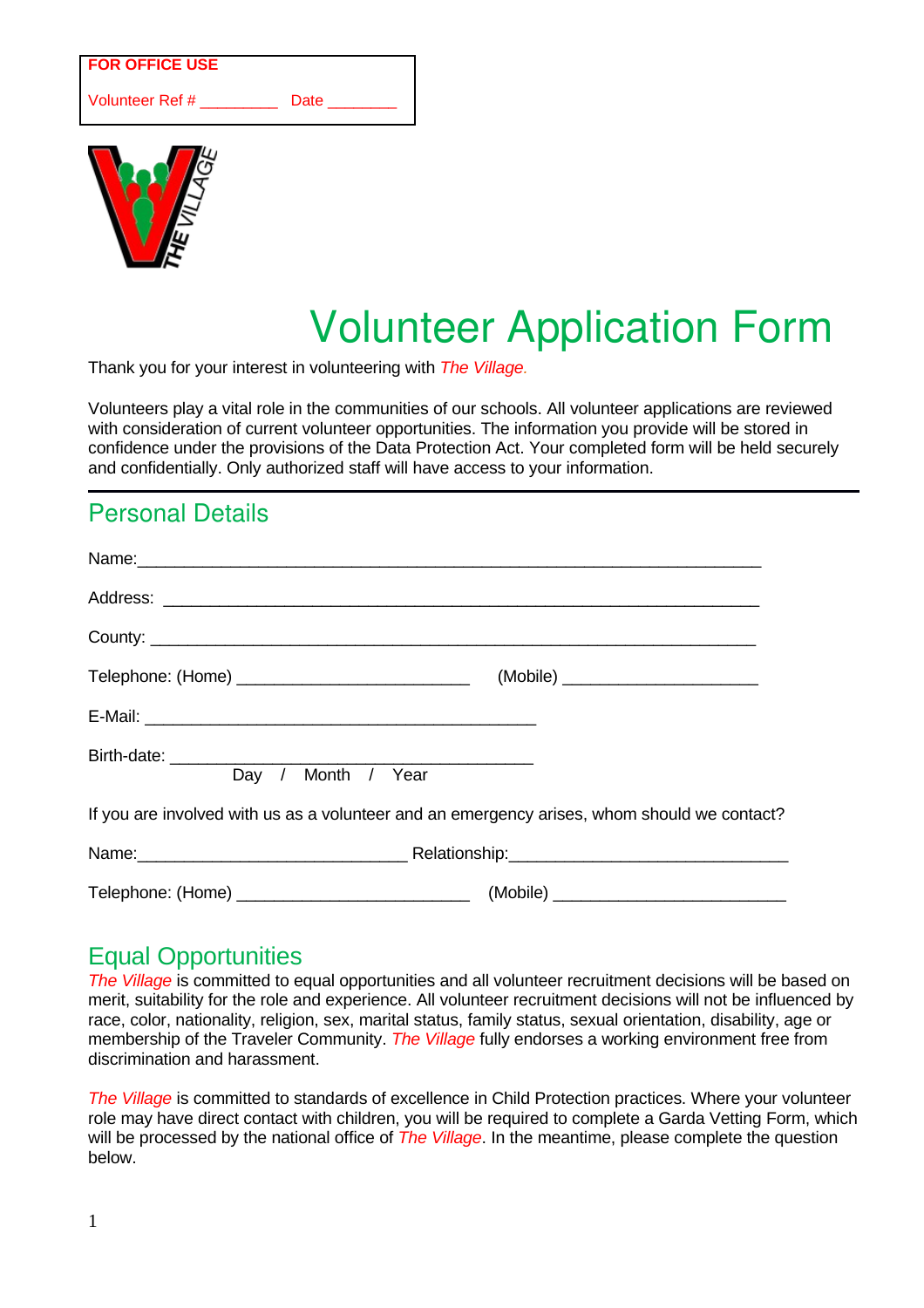Have you ever been convicted of an offense?<br>Yes  $\Box$  No  $\Box$  $Yes  $\Box$$ 

If yes, please provide details below

When are you available for voluntary work?  $\Box$  Totally Flexible

|           | Monday | Tuesdav | Wednesday | Thursday | Friday | Saturday | Sunday |
|-----------|--------|---------|-----------|----------|--------|----------|--------|
| Morning   |        |         |           |          |        |          |        |
| Afternoon |        |         |           |          |        |          |        |
| Evening   |        |         |           |          |        |          |        |

### **References**

| 1.              |  |
|-----------------|--|
| (If applicable) |  |
|                 |  |
|                 |  |
| 2.              |  |
| (If applicable) |  |
|                 |  |
|                 |  |
|                 |  |